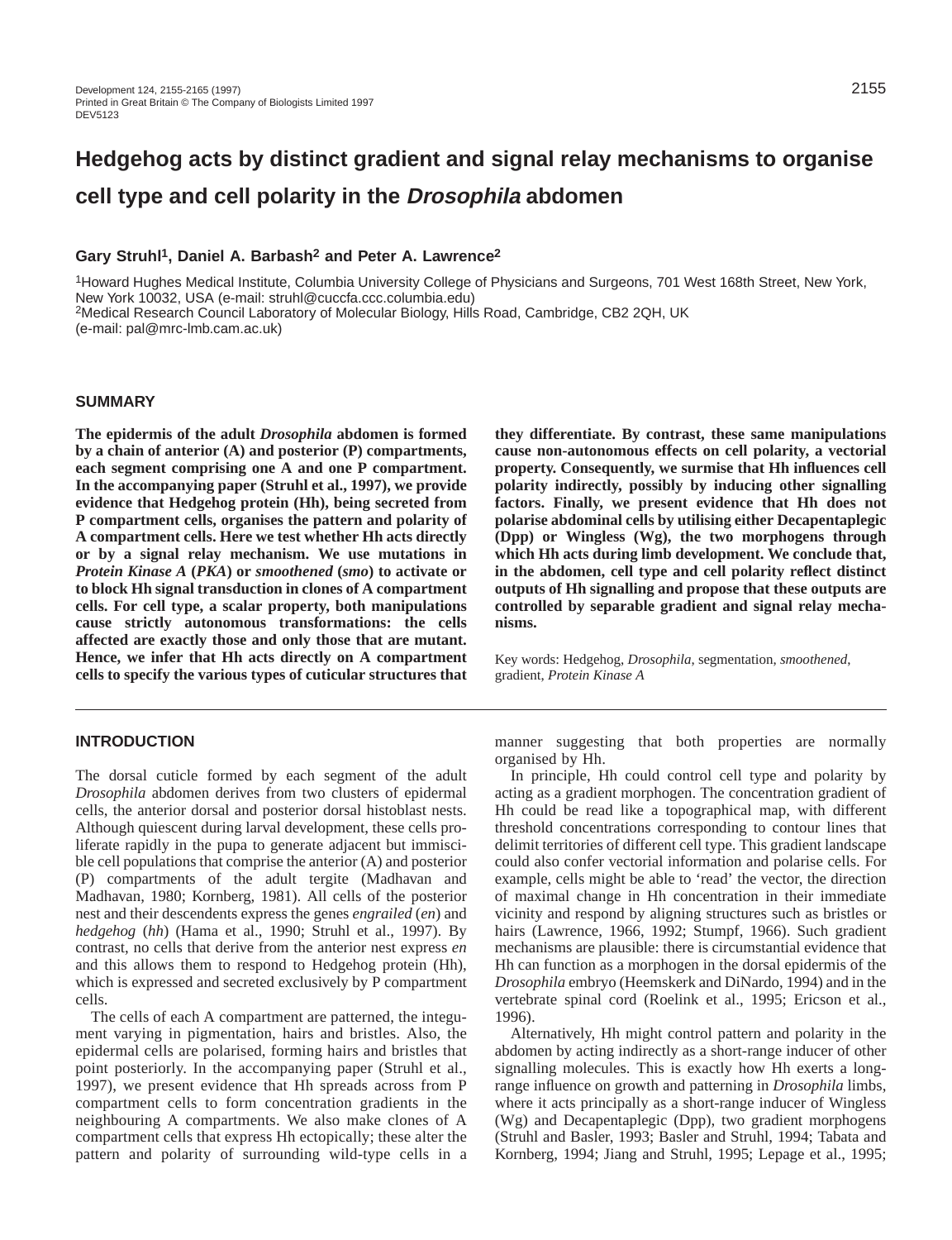Li et al., 1995; Pan and Rubin, 1995; Zecca et al., 1995; Chen and Struhl, 1996; Lecuit et al., 1996; Nellen et al., 1996; Zecca et al., 1996; reviewed in Lawrence and Struhl, 1996).

To investigate how Hh patterns the adult abdomen, we have performed two types of experiment. First, we have made clones of cells in which the Hh signal transduction pathway is constitutively active and asked whether these cells alter the pattern or polarity of surrounding wild-type cells. If Hh acts directly as a gradient morphogen, such clones should have only autonomous effects. However, if Hh acts indirectly through the induction of other signalling molecules, then these clones should affect surrounding tissue. Second, we have made clones of cells in which the Hh signal transduction pathway is abolished. If Hh acts directly, these mutant cells should be unable to respond to it. However, if Hh acts by inducing other signalling molecules, the response to Hh in surrounding, wildtype tissue should be able to organise pattern and polarity of mutant cells in the clone.

Surprisingly, we have found different answers, depending on whether we assay cell type or cell polarity. We find that abolishing or constitutively activating Hh signal transduction in A compartment clones causes autonomous transformations of cell type, as expected if Hh acts directly as a gradient morphogen. However, such clones have non-autonomous effects on cell polarity, as expected if Hh acts indirectly, through the induction of another factor. Our results also indicate that this factor is neither Dpp nor Wg. We conclude (i) that cell type and cell polarity are controlled by different mechanisms in the developing abdomen, and (ii) that Hh acts in this context both as a gradient morphogen and as an inducer of a polarising signal.

## **MATERIALS AND METHODS**

## **Induction of marked PKA and smo mutant clones**

Clones of mutant cells were marked variously by loss of the *yellow<sup>+</sup>* (*y+*) gene, which affects bristle and cuticle colour, by the loss of the *stubby chaete+* (*stc+*) gene, which affects bristle and hair morphology (Jiang and Struhl, 1995), or by the autonomous up-regulation or loss of expression of the *patched* (*ptc*) gene (Struhl et al., 1997). All clones were generated by Flp-mediated mitotic recombination (Golic, 1991), using proximally located Flp Recombination Targets (FRT's) described previously (Chou and Perrimon, 1992; Xu and Rubin, 1993). The genotypes used for each experiment are listed below, and references are given to the relevant figures. Further information about the genotypes used can be found elsewhere (Jiang and Struhl, 1995; Chen and Struhl, 1996; Struhl et al., 1997). In general, clones were induced by heat shock (34°-36°C for 60 minutes) during or soon after the blastoderm stage to eliminate the wild-type gene prior to the allocation of cells to the dorsal histoblast nests. Clones were identified and prepared for staining and/or microscopy as described in Struhl et al. (1997).

#### **PKA mutant clones**

*PKA*<sup>−</sup> clones marked by *y* and *stc* (Figs 2, 5): *y hsp70-flp.1/y* or *Y*; *PKA*<sup>−</sup> *stc FRT39 /CD2L.1, y+ FRT39.*

*PKA*<sup>−</sup> clones marked by *stc* in a *y+* background (Figs 3, 4C): *y hsp70 flp.1/+; PKA*<sup>−</sup> *stc FRT39 /CD2L.1, y+ FRT39.* 

*PKA*<sup>−</sup> clones marked by *stc* and *y* in a *ptc-lacZ* background (Figs 4A,B): *y hsp70-flp.1/y* or *Y*; *PKA*<sup>−</sup> *stc FRT39 /CD2L.1, y+ FRT39; ptc-Z(III)/+.*

*PKA*<sup>−</sup> clones marked by *y* in a *ptc-lacZ* background (Fig. 8, 10): *y hsp70-flp.1/y* or *Y*; *PKA*<sup>−</sup> *stc FRT39 ptcAT96/CD2L.1, y+ FRT39.*

*wg*<sup>−</sup> *PKA*<sup>−</sup> clones marked by *y* and *stc* (Fig. 9): *y hsp70-flp.1/y* or *Y*; *wgCX4 PKA*<sup>−</sup> *stc FRT39 /CD2L.1, y+ FRT39.*

#### **smo mutant clones**

*smo*<sup>−</sup> clones marked by *stc* in a *y+* background (Fig. 6B): *y hsp70 flp.1/+; smo<sup>3</sup> stc FRT39 /CD2L.1, y+ FRT39*.

*smo*<sup>−</sup> clones marked by *y* in a *ptc-lacZ* background (Figs 6A, 7, 11B): *y hsp70-flp.1/y* or *Y; smo<sup>3</sup> FRT40 ptcAT96/Dpsc19, y+ FRT40*.

*smo*<sup>−</sup> clones marked by *y* and *stc* in a *ptc-lacZ* background (Fig. 11A): *y hsp70-flp.1/y* or *Y; smo3 stc FRT39 /CD2L.1, y+ FRT39; ptc-Z(III)/+.*

#### **RESULTS**

During limb development in *Drosophila*, the Hh signal transduction pathway can be constitutively activated within cells by removing Protein Kinase A (PKA), a component which, in the absence of Hh, blocks the pathway (Jiang and Struhl, 1995; Lepage et al., 1995; Li et al., 1995; Pan and Rubin, 1995). Conversely, the ability of cells to transduce Hh depends on the transmembrane protein Smoothened (Smo) (Alcedo et al., 1996; Chen and Struhl, 1996; van den Heuvel and Ingham, 1996). Here, we describe the phenotypes associated with somatic clones of PKA or Smo deficient cells generated by Flpmediated mitotic recombination (Golic, 1991). Mutant cells were marked variously with the *yellow* (*y*) and *stubby chaete* (*stc*) mutations and by the expression of *ptc-lacZ*, which indicates the state of activity of the Hh pathway (Struhl et al., 1997), so that the genotype, as well as the type and polarity, of virtually every cell could be scored unequivocally. As described in the accompanying paper (Struhl et al., 1997), cells in the anterior and posterior parts of the A compartment are exposed to opposite gradients of Hh secreted, respectively, by the P compartments fore and aft. We begin first with the effects of mutant clones in the posterior portion, where cell type and polarity can be easily scored, and then extend our analysis to the anterior part.

## **Autonomous transformations of cell type caused by activating or blocking the Hh transduction pathway** (i) Activating the Hh pathway ( $PKA$  mutant clones)

The caudal region of a typical A compartment shows a posterior-to-anterior progression of four types of cuticle: a6 (unpigmented), a5 (darkly pigmented with large bristles), a4 (darkly pigmented with smaller bristles) and a3 (lightly pigmented with smaller bristles) (Struhl et al., 1997). This pattern correlates with an inferred gradient of Hh protein. We find that *ptc-lacZ* expression is maximal in a6 cells, and declines progressively in a5 and a4 cells, falling beneath the level of detection in a3 cells.

Clones of cells homozygous for *DCOE95*, an apparent null allele of the *DCO* locus, which encodes PKA (Li et al., 1995; Jiang and Struhl, 1995, referred to subsequently as *PKA*−), develop normally or almost normally when they arise in the A compartment near to the A/P compartment boundary, the region that forms a5 and a6 cuticle (Figs 1, 2). Although mutant cells do not alter the a6 cuticle and still form normally positioned a5 bristles, they often lack pigment; that is there appears to be a transformation of a5 towards a6 cuticle (Fig. 3) This is not surprising, as the most posterior cells are normally exposed to high levels of Hh spreading from the P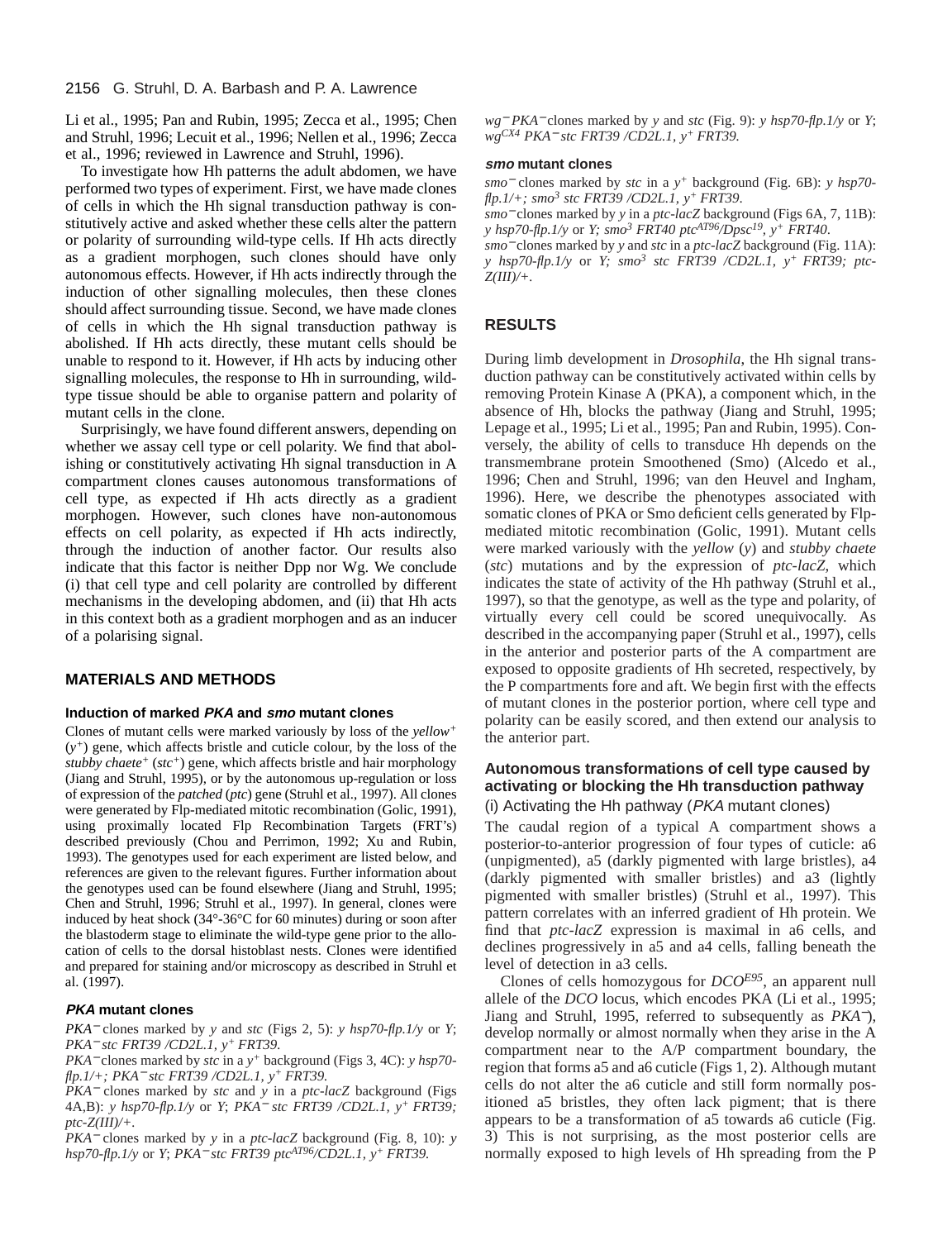## Two functions of Hedgehog 2157



**Fig. 1.** Summary of the phenotypes of *smo* and *PKA* mutant clones. A typical abdominal tergite is shown: P compartments (shown in blue) are positioned immediately fore and aft of the A compartment. Hh secreted by P compartment cells spreads into the A compartment across both the anterior and posterior edges to form opposing concentration gradients; these gradients can be monitored by the expression of a *ptc-lacZ* gene (shown in red) which is induced by Hh. Cells in the A compartment form a progression of distinct cuticle types (a1,a2,a3,a4,a5 and a6; see text and Fig. 4 in Struhl et al., 1997) distinguished by pigmentation and adornments (e.g., hairs, bristles), all of the latter having a common polarity, pointing posteriorly. *smo* (left) and *PKA* (right) mutant clones are shown marked by *y*<sup>−</sup> (white bristles); *smo* and *PKA* mutant clones were also marked, respectively, by the absence, or constitutive high level of expression, of *ptc-lacZ* (shown as white or red within the clone boundaries). Bristles characteristic of a5 cuticle are larger than those of a4 and a3 cuticle: as diagrammed, bristles formed by *smo* mutant clones are invariably of the a3/a4 type, whereas those formed by *PKA*<sup>−</sup> clones are typically of a5 type. *smo* mutant clones replace a1 cuticle with a2 cuticle, while *PKA* mutant clones replace a2 cuticle with a1 cuticle. Hair polarity is normal unless arrows indicate otherwise.

compartment, with a6 regions receiving more Hh than a5. If the loss of PKA activity elevates, but does not maximally activate, the Hh signal pathway, then endogenous Hh from the P compartment might 'raise' the level of mutant cells in the a5 region from a5 towards a6. In the wing, loss of PKA activity also appears to elevate, but not maximally activate, the Hh pathway (Jiang and Struhl, 1995).

*PKA*<sup>−</sup> clones that arise more anteriorly, in the a4 and a3 regions, are abnormal in at least three respects: First, the clones show elevated levels of *ptc-lacZ* expression, and this is strictly autonomous to the clone (Fig. 4). Second, these *PKA*<sup>−</sup> clones form a5-type cuticle, as indicated by their dusky pigmentation and by the larger size of the bristles (Fig. 3); this transformation is also cell-autonomous (Fig. 3). Third, the hairs and bristles formed by *PKA*<sup>−</sup> cells are more crowded than surrounding wild-type tissue, an effect that increases the more anterior the clone is; such crowded clones have a less wiggly boundary and tend to be circular (Fig. 4C). Anterior *PKA*<sup>−</sup> clones also appear to be under-represented: indeed, we observe some clones in which the main mass of marked cells is posterior in the A compartment, but from which thin fingers of marked cells reach forward (Fig. 5, see legend). We suspect



**Fig. 2.** *PKA*<sup>−</sup> clones: formation of a5/a6 cuticle. (A) *PKA* mutant clone marked with *y*<sup>−</sup> and *stc*<sup>−</sup> in the a5 region of the A compartment: Note the two *y*<sup>−</sup> bristles (arrowheads), and wiggly stripe of yellowish cuticle which marks the clone. All of the hairs secreted by the mutant cells are split into tufts by the *stc* mutation: the effect of this marker can be seen at higher magnification in B. Aside from the markers, the clone appears phenotypically normal. (B) Clone in the a3/a4 region. Note that the clone appears split into two islands of mutant tissue: posterior to each island, hairs have reversed polarity (see inset). Posterior to the hairs having reversed polarity, there is a zone of hairs that point laterally or even upwards (arrowhead), and further posteriorly the hairs have normal polarity. *y*<sup>−</sup> bristles within the clonal patches are larger than typical a3 bristles and resemble those of a5 cuticle; they also tend to be crowded. See Materials and Methods for exact genotypes.

that the main mass of such clones, which is a5 in type, originated further anteriorly but has moved back to be nearer to the a5 cells of the host. Grafting experiments on other insects have shown that cells taken from similar levels in the A/P axis of a segment can intermingle while those from different levels sort out from each other, suggesting a gradient of cell affinity along the A/P axis (Wright and Lawrence, 1981). Hence, we interpret the crowding, sorting out behaviour and apparent backwards migration of parts of *PKA*<sup>−</sup> clones as due to their having been respecified as a5-type tissue and having gained a5-like affinities.

Thus, *PKA*<sup>−</sup> clones in the abdomen affect cell type, the effects being exactly limited to the cells of the clone. They differ from ectopic Hh-expressing clones, which reorganise the pattern of cell types in surrounding, wild-type territory (Struhl et al., 1997). We interpret these results as evidence that, in the abdomen, Hh specifies cell type  $-$  a scalar property  $-$  by acting directly on responding cells, and not by proxy through the induction of other factors.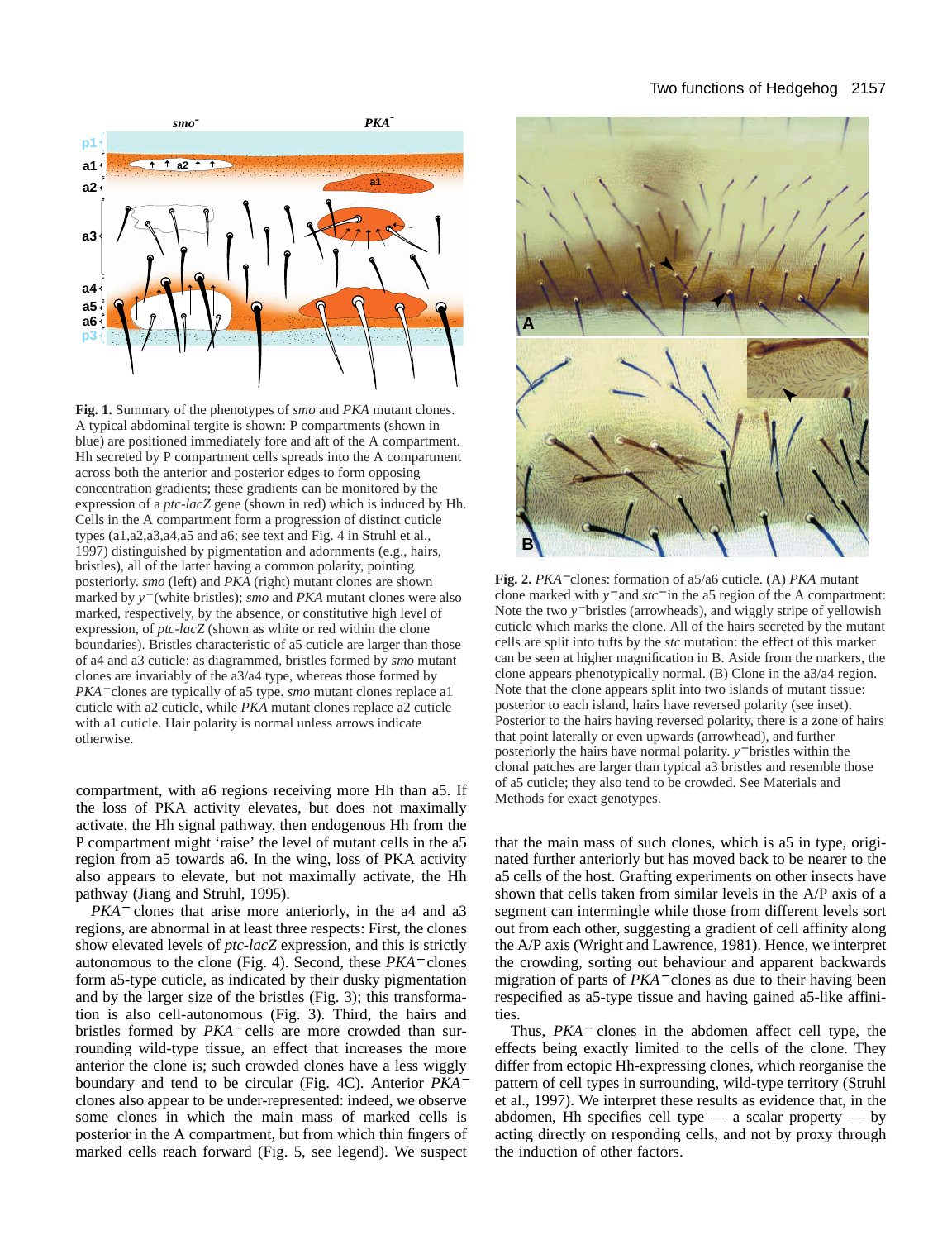#### 2158 G. Struhl, D. A. Barbash and P. A. Lawrence



**Fig. 3.** Autonomous effects of *PKA*<sup>−</sup> clones on pigmentation. (A) *PKA*<sup>−</sup> clone marked only with *stc*<sup>−</sup> (i.e., in a *y<sup>+</sup>* background) situated at the extreme posterior edge of the A compartment, in the a6 and a5 territories. It is not strongly pigmented, that is it makes cuticle of the a6 pigmentation even in the a5 region. The two large a5 bristles shown are *PKA*<sup>−</sup> and marked with *stc*<sup>−</sup> (one is arrowed). (B) *PKA*<sup>−</sup> *stc*<sup>−</sup> clone in the a3 region. Note that the clone has the dusky pigment and the large bristles typical of a5 cuticle. There is some light mottling of this, to make small patches of unpigmented (a6) cuticle. There is a barely detectable spread from the clone of dusky pigment, about one cell in diameter and we think this is due to spread of the pigment itself or some precursor; supporting this interpretation we have found that *PKA*<sup>−</sup> *y*<sup>−</sup> *stc*<sup>−</sup> clones in the a3 region do not show a halo of dusky pigment around them, as would be expected if they caused surrounding cells to form a4 or a5 cuticle.

(ii) Blocking Hh signal transduction (smo mutant clones) Hh is received by an unusual mechanism in which the serpentine transmembrane protein Smoothened (Smo) and the multiple-pass transmembrane protein Patched (Ptc) have distinct functions (Chen and Struhl, 1996; Marigo et al., 1996; Stone et al., 1996). Cells lacking Smo activity behave as if they cannot transduce Hh (Hooper, 1994; Alcedo et al., 1996; Chen and Struhl, 1996; van den Heuvel and Ingham, 1996). In addition, they differ from wild-type cells in being unable to sequester Hh. As a consequence, Hh appears to spread through *smo* mutant clones until it reaches and is transduced by wildtype cells on the other side of the clone (see Chen and Struhl, 1996).

Clones homozygous for the  $smo<sup>3</sup>$  mutation, which appears to abolish Smo activity (Chen and Struhl, 1996), develop normally when they arise in the middle of the A compartment, in the region forming a3 cuticle (Fig. 6A). This result is expected as these cells are furthest from the P compartments and are exposed to little if any Hh (Struhl et al., 1997). By contrast, *smo3* clones that arise near or next to the A/P



**Fig. 4.** Autonomous effects of *PKA*<sup>−</sup> clones on gene expression and cell sorting. (A,B) Bright- and dark-field views of a small *PKA*<sup>−</sup> clone marked with *y*<sup>−</sup> and *stc*<sup>−</sup> in a *ptc-lacZ* background. The upper picture (bright-field) shows the clone staining in blue because *ptc* is up-regulated. There is a small patch of one or two cells that is not stained blue (arrowhead). The bristles within the clone are *y*<sup>−</sup> and of the size of a5 bristles. The lower picture (dark-field) shows that the blue patch and the *stc* territory are coextensive, and that the small hole in the blue patch shown above coincides with a few *stc+* hairs (arrowhead). (C) *PKA*<sup>−</sup> clone marked only with *stc*<sup>−</sup> in the A6 segment (both mutant and wild-type cells are  $y^+$ ). Note that the clone (arrowed), which makes the slightly pigmented cuticle that is normally found just behind the dark pigment in that segment as well as some larger bristles, becomes circular as it sorts out to some extent from the background. The clone is also raised above the surround.



**Fig. 5.** Evidence for posterior movement of *PKA* mutant cells. A large *PKA*<sup>−</sup> clone marked with *y*<sup>−</sup> and *stc*−. It appears to extend from the extreme anterior region, where a2 cuticle is replaced by a1 cuticle, that is smooth and unpigmented (arrowhead), via a thin trail of marked cells to join with the main mass of the clone that is transformed from a3 into a5 cuticle (note the large a5-type *y*<sup>−</sup> bristles). We speculate that many of the cells have moved posteriorly to associate with *PKA+* cells of a5 type, leaving the trail behind.

boundary are transformed; they make a3-type cuticle instead of the normal a4, a5 or a6 cuticle (Figs 7, 8). Moreover, they do not up-regulate *ptc-lacZ* expression (Fig. 7). By both these criteria the transformation is autonomous to the clones (Figs 7,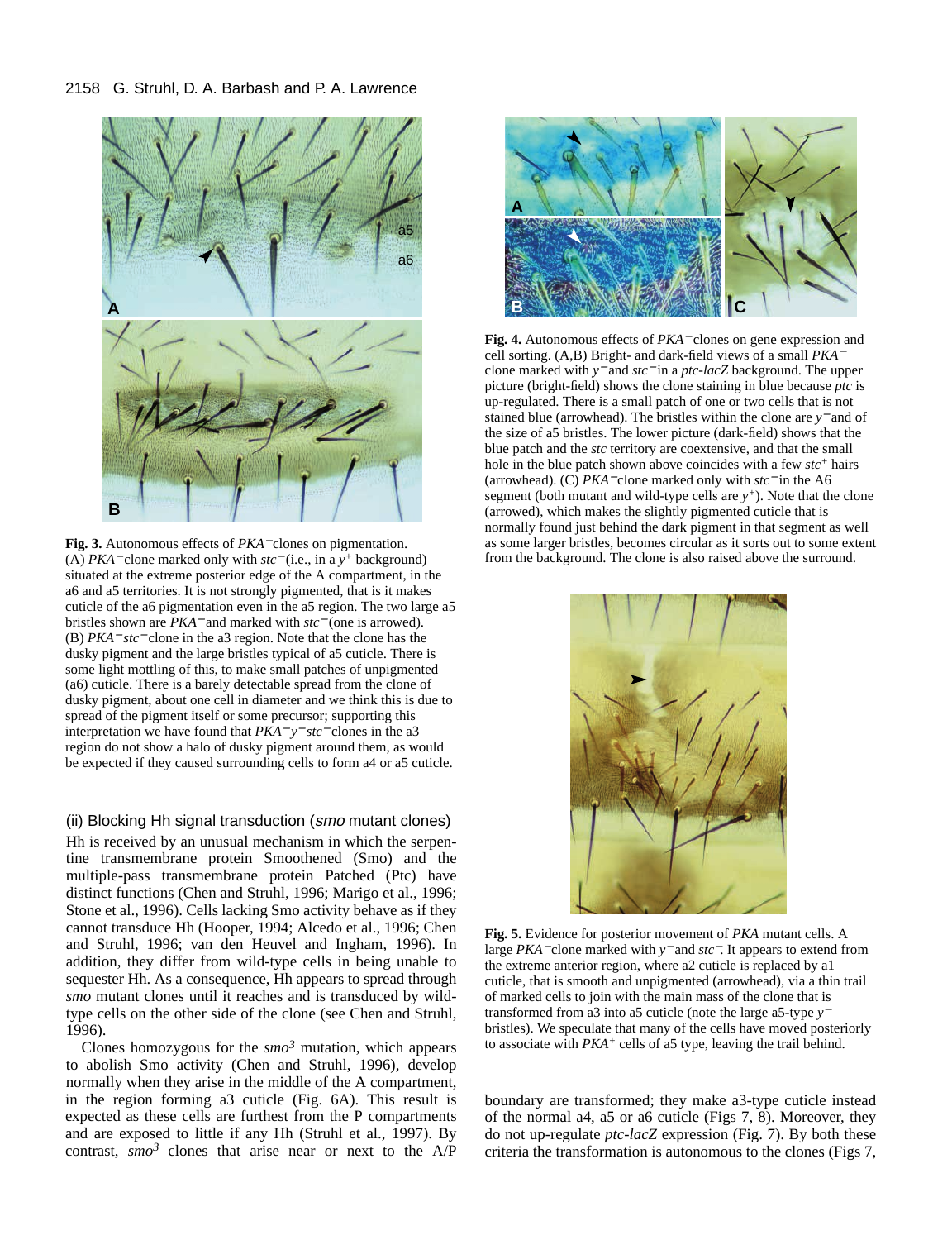## Two functions of Hedgehog 2159

**Fig. 6.** *smo* mutant clones: formation of a3-type cuticle. (A) Large *smo* mutant clone marked with *y*<sup>−</sup> in a *ptc-lacZ* background. It is located centrally in the a3 region of the A compartment and develops normally. (B) *smo* mutant clone marked with *stc*<sup>−</sup> in a *y<sup>+</sup>* background: the clone (between arrowheads) is located in the a6 region which normally lacks pigment. It is lightly pigmented and forms moderate sized bristles, like a3 cuticle, but lacks the dusky colour characteristic of a5 and a4. This clone illustrates the transformation from a6 to a3-type cuticle. The discerning reader will note that the fly is carrying the *Stubble* mutation and that there is a second *smo* mutant clone adjacent to the first, but in the P compartment.

8). This autonomy is all the more striking because clones of  $smo<sup>3</sup>$  cells that abut the A/P compartment boundary are associated with ectopic Hh signalling immediately anterior to the clone. We presume that Hh has spread unimpeded through the clone and been received on the other side by cells that respond by expressing *ptc-lacZ* and forming a5 cuticle. Consequently, these  $\sin \theta^3$  clones appear as islands of a3 cuticle bounded posteriorly by the P compartment and anteriorly by ectopic a6 and a5 cuticle (Fig. 7).

Thus,  $\sin \theta^3$  cells form a 3 cuticle irrespective of whether they are exposed to Hh, or are adjacent to wild-type A compartment cells, which are receiving and responding to Hh. This finding reinforces our conclusion, based on the *PKA* mutant clones, that abdominal cell type is specified directly by Hh.

## **Non-autonomous effects on cell polarity**

(i) PKA mutant clones

In the wild type, all cells that secrete a6, a5, a4 and a3 cuticle



form hairs or bristles which point posteriorly, that is towards the P compartment of the same segment, the nearest source of Hh. Clones of *PKA*<sup>−</sup> cells that arise close to the A/P compartment boundary, in the a6 and a5 region, do not alter the polarity of these structures either within the clone or in neighbouring wild-type tissue (summarised in Fig. 1). However, *PKA*<sup>−</sup> clones that arise more anteriorly, in the a3 and a4 region, alter the polarity of hairs and bristles, both within the clone and outside it. The effect on surrounding cells can be seen most clearly in the case of *PKA*<sup>−</sup> clones that are marked with the *stc* mutation that distinguishes mutant from wild-type hairs with single cell resolution (Fig. 2B, inset). In general, wild-type cells positioned laterally and posteriorly to the mutant clone form hairs and bristles that point centripetally towards the clone (Figs 3B, 8); thus, behind the clone, cells form hairs and bristles that point anteriorly. The region of wild-type tissue showing this 'reversed' polarity can be up to 4 cell diameters wide. Still further behind the clone there is a thin strip of cells that exhibit

**Fig. 7.** Non-autonomous effects of *smo* mutant clones on hair polarity. *smo*<sup>−</sup> clone marked with *y*−, but not with *stc*−, in a *ptclacZ* background: the clone is at the extreme posterior limit of the A compartment and develops a3 pigmentation. Within such islands of *smo* mutant tissue, we usually find a3-type bristles just posterior to the middle of the clone, often arranged in a mediolateral line and pointing posteriorly, as shown also in Fig. 6B. Note that the clone excludes *ptc-lacZ* expression and also that there is no *ptc-lacZ* expression immediately posterior to it. In the anterior two thirds of the clone, as well as just anterior to the clone, the hairs point forwards, while hairs in the posterior third point backwards, like the bristles. In a narrow zone of wild-type cells, situated two or three cell rows anterior to the clone, the hairs have random or even upwards polarity (arrowhead).

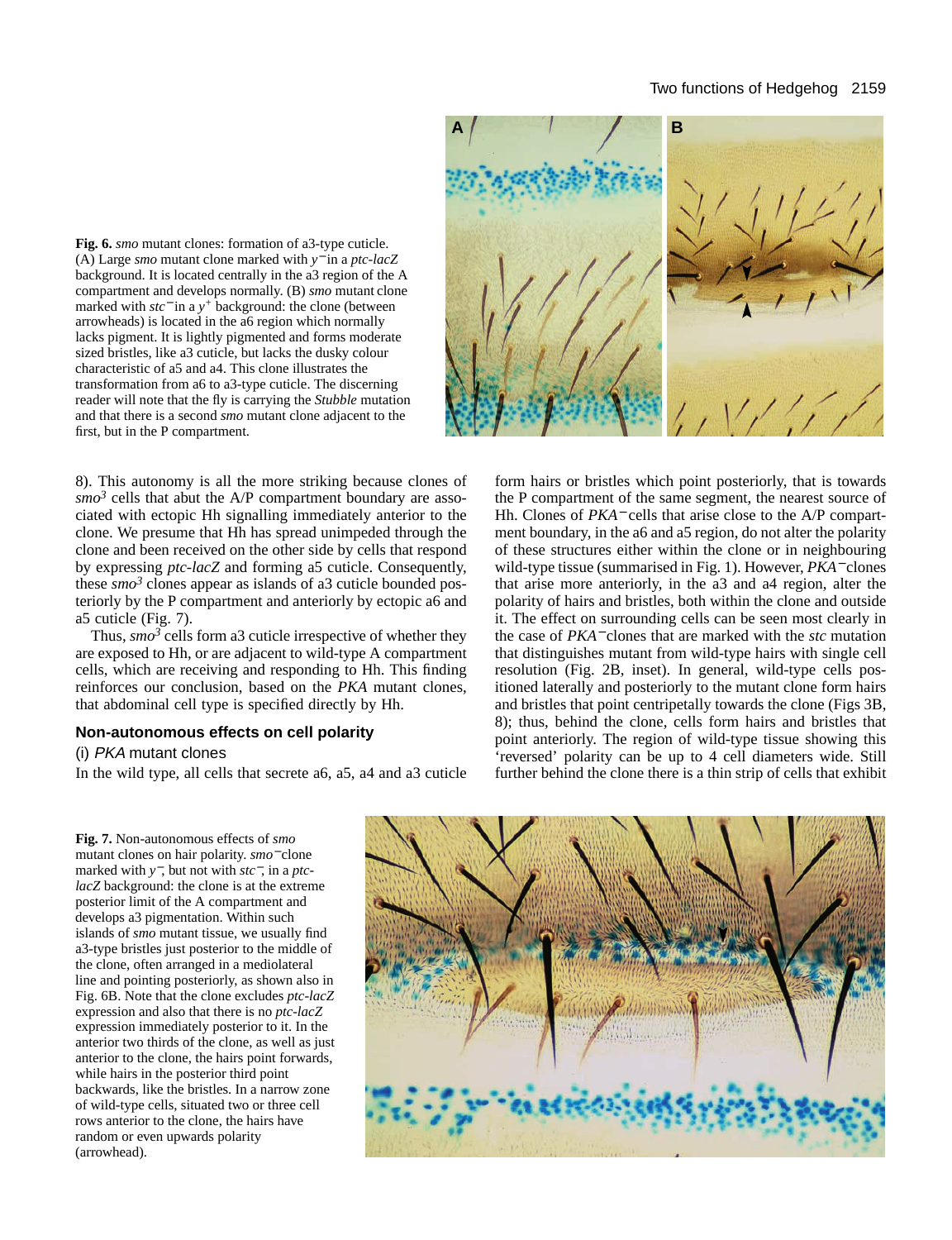**Fig. 8.** Centripetal hair polarities associated with a *PKA* mutant clone in the a3 region. *PKA*<sup>−</sup> clone marked with *y*−, but not with *stc*−, in a *ptclacZ* background: *ptclacZ* expression is autonomous to *PKA* mutant cells (Fig. 4A,B) and hence the central patch of blue nuclei marks the mutant cells. Note that the orientation of the hairs in the clone is centripetal, with those in the more posterior part pointing anteriorly. There is also a single *y*<sup>−</sup> bristle that points anteriorly.



neutral polarity (they form hairs and bristles that appear to point at random and sometimes directly upwards, that is orthogonal to the plane of the epidermis). Non-autonomous effects on polarity also occur when Hh is expressed in the same region of the segment (Struhl et al., 1997). However, unlike ectopic Hh-expressing cells, *PKA*<sup>−</sup> mutant clones transform cell type and up-regulate *ptc-lacZ* expression in a strictly cell autonomous fashion, indicating that they are not serving as ectopic sources of Hh.

These findings suggest that Hh normally polarises surrounding wild-type cells through an indirect mechanism, that is, through another factor. If this were true, one might expect the factor to be induced and distributed uniformly in a *PKA*<sup>−</sup> clone, giving no cue of polarity to cells within the clone. However, we find that the cells both within and surrounding *PKA*<sup>−</sup> clones in the a3 region make hairs and bristles that tend to point towards the centre of the clone; indeed, hairs and bristles in the back portion of the clone have 'reversed' polarity — they point anteriorly (Fig. 8). One possibility is that the loss of PKA activity induces the synthesis of a secreted factor that can polarise cells both within and outside of the clone; centrifugal diffusion of this factor might then form a graded concentration landscape with a peak within the clone and altered slopes extending outside of it.

#### (ii) smo mutant clones

The properties of *smo* mutant clones provide two further tests of whether Hh acts directly or indirectly to polarise A compartment cells.

First, as described above, *smo3* clones in the middle of the A compartment make a3 cuticle, which we interpret as the default 'off' state when no Hh signal is received. However, as shown in Fig. 6A, all the bristles and hairs secreted by these  $smo<sup>3</sup>$  cells point posteriorly. Hence, even though these cells cannot themselves respond directly to Hh, they nevertheless are correctly polarised, as if responding to signals generated by wild-type cells positioned closer to the A/P compartment boundary which have received and transduced Hh.

Second, A compartment clones of *smo3* cells that arise along the A/P compartment boundary cannot receive Hh, yet most of the cells belonging to these clones form structures that have reversed polarity, pointing anteriorly towards the ectopic *ptclacZ*-expressing *smo<sup>+</sup>* cells in front of the clone. This reversal in polarity also extends out into about two cell rows of wildtype cells; in front of these there is a line of cells with neutral polarity and, further anteriorly, they show a return to normal polarity (Fig. 7).

Thus, the alterations in cell polarity associated with *smo3* and *PKA*<sup>−</sup> clones yield a consistent picture. In the case of *smo3* clones, the mutant cells are exposed to Hh, but incapable of receiving it. Nevertheless, they form hairs and bristles that point towards the nearest *smo+* cells that are transducing Hh. In the case of *PKA*<sup>−</sup> clones, the surrounding wild-type cells are capable of receiving Hh, but are not exposed to Hh secreted by the mutant cells. Yet, they form hairs and bristles that point towards the mutant cells that are the nearest in which the Hh pathway is active. Hence, cells do not appear to be polarized by the direct action of Hh, but rather, by other factors induced in response to Hh.

There is an exception to this general rule: although most of the hairs in  $smo^3$  clones that abut the  $A/P$  compartment boundary have reversed polarity, the hairs formed by mutant cells close to the boundary have normal polarity (Fig. 7). We are reasonably confident that the normal polarity of these cells is not a response to any remaining wild-type cells that are responding to Hh, because such cells should express *ptc-lacZ* — no such cells were seen (Fig. 7). One possible explanation is that P compartment cells might secrete a Hh-independent polarising factor, which acts locally on A compartment cells just across the A/P boundary (see Discussion). Another is that  $smo<sup>3</sup>$  cells along the boundary are showing a residual response to *smo+* larval cells that were able to respond to Hh. Such larval cells do not persist to the adult.

## **The polarising signal: evidence against Wg and Dpp**

Hh organises growth and patterning in the limbs by inducing either *wg* or *dpp* and therefore it might act in the abdomen through one or both of these genes. Consistent with this idea, *dpp* and *wg* are expressed in stripes of anterior cells positioned adjacent and anterior to the A/P compartment boundary within each abdominal segment, *wg* in the tergites and sternites, and *dpp* in the ventral pleura (Shirras and Couso, 1996; Struhl et al., 1997).

If Hh works through Wg to influence polarity, removal of *wg* from clones of cells that are activated in the Hh pathway should eliminate that influence. We made this test and compared *wg*<sup>−</sup> *PKA*<sup>−</sup> *stc*<sup>−</sup> clones with *PKA*<sup>−</sup> *stc*<sup>−</sup> clones: we found no difference between them, in both cases clones in the a3 region form a5 cuticle and alter the polarity of neighbouring wild-type cells (compare Figs 8 and 9). Thus, neither the change in cell type nor the alterations in cell polarity caused by the loss of *PKA*<sup>−</sup> activity appear to be due to the ectopic expression of *wg*.

In the legs, Wg signalling blocks expression of *dpp* in response to Hh; hence the simultaneous elimination of both *wg* and *PKA* leads to ectopic expression of *dpp*, which in turn can reorganise limb pattern (Jiang and Struhl, 1995; 1996; Brook and Cohen, 1996; Theisen et al., 1996). To test for this, we made *dpp*<sup>−</sup> *wg*<sup>−</sup> *PKA*<sup>−</sup> *stc*<sup>−</sup> clones, but could not distinguish the phenotype of these from either *PKA*<sup>−</sup> *stc*<sup>−</sup> or *wg*<sup>−</sup> *PKA*<sup>−</sup> *stc*<sup>−</sup> clones (data not shown), arguing against a role for Dpp.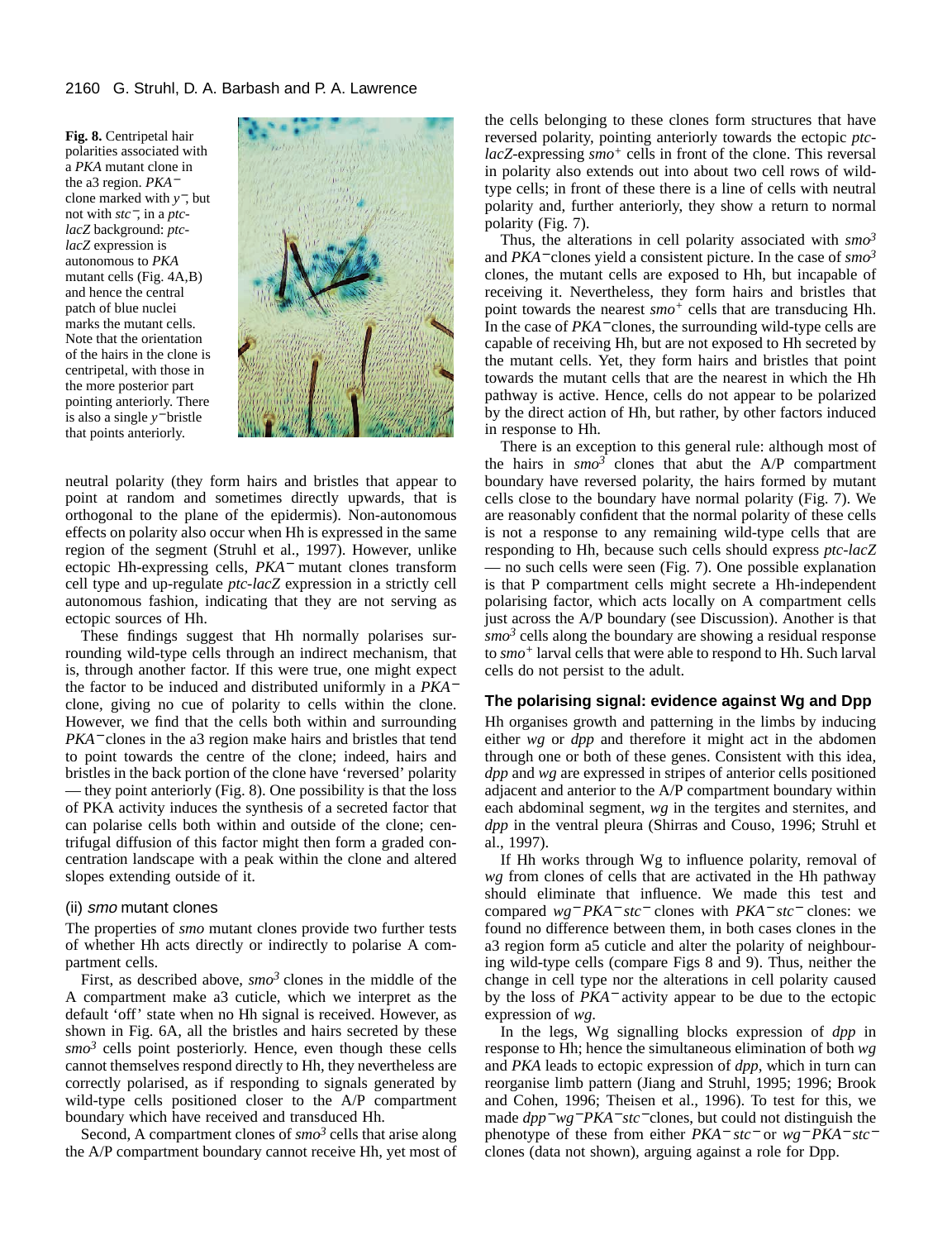## Two functions of Hedgehog 2161



**Fig. 9.** *wg*<sup>−</sup> *PKA*<sup>−</sup> clone associated with reversed hair polarity in neighbouring wild-type tissue. *wg*<sup>−</sup> *PKA*<sup>−</sup> clone marked with *y*<sup>−</sup> and *stc*<sup>−</sup>: note that posterior to the mutant territory, the wild-type hairs have reversed polarity, as observed for *wg+ PKA*<sup>−</sup> clones (compare with Fig. 3B). The mutant cells are also transformed from a3 towards a5, a marked a5 bristle is arrowed.

Thus, the polarising activity associated with the loss of PKA activity does not appear to be either Wg or Dpp.

## **Effects of PKA and smo mutant clones in the anterior portion of the A compartment**

Based on the pattern of *ptc-lacZ* expression in wild-type animals, we infer that Hh normally enters the A compartment across the anterior, as well as the posterior edge, to form two concentration gradients (Struhl et al., 1997). At the peak of the anterior gradient, cells make a1 cuticle, while at a

lower concentration of Hh and further into the compartment, they make a2 cuticle (Struhl et al., 1997). In a2 cuticle, the cells form hairs that point 'down' the anterior Hh gradient, unlike cells in the posterior half of the compartment, which point 'up' the opposing Hh gradient (see Fig. 14 in Struhl et al., 1997).

We find that *PKA*<sup>−</sup> and *smo<sup>3</sup>* mutant clones in the anterior region of the A compartment alter cell type much as they do in the posterior portion. For example, *PKA*<sup>−</sup> clones in the a2 region (marked by ectopic *ptc-lacZ* expression) are transformed to make naked a1 cuticle, that is they act as if they are receiving more Hh (Fig. 10), whereas  $\sin \theta^3$  clones in the a1 region autonomously differentiate hairs (as in a2 cuticle), that is, as if they are receiving little or no Hh. Moreover, some clones of  $smo^3$  cells in the al region form hairs that have reversed polarity (Fig. 11) and these hairs point away from the source of the ectopic polarising signal, which we infer is positioned posterior to the clone. These observations support the conclusion (Struhl et al., 1997) that cells within the anterior and posterior portions of the A compartment are programmed to respond in different ways to Hh.

Finally we note that, even though *PKA*<sup>−</sup> clones tend to make either a1 or a5 cuticle, depending on whether they arise anteriorly or posteriorly, all clones cannot be classified into one class or the other. Single *PKA*<sup>−</sup> clones can span much of the A compartment, with anterior cells forming a1 cuticle and posterior ones



**Fig. 10.** a2-to-a1 transformations in cell type caused by *PKA*<sup>−</sup> clones in the anterior portion of the A compartment. (A) A *PKA*<sup>−</sup> mutant clone marked by the constitutive expression of *ptc-lacZ* (arrowed) forms a1 (smooth) cuticle instead of a2 (hairy) cuticle. Astute readers may note a *y*<sup>−</sup> clone in the a5 region. (B) Two patches of *PKA*<sup>−</sup> mutant cells, marked as in A, are present close to the anterior edge of the A compartment (arrowheads). Both show autonomous transformation from a2 into a1 cuticle.

forming a5 tissue (Fig. 5), suggesting that there is no early lineage restriction between the anterior and the posterior subpopulations.



**Fig. 11.** a1-to-a2 transformations in cell type caused by *smo* mutant clones in the anterior portion of the A compartment. (A) *smo* mutant clone marked with *stc*<sup>−</sup> (arrowheads) in a *ptc-lacZ* (cytoplasmic) background. The clone is in the a1 region, but autonomously differentiates as a2 cuticle (hairs, no bristles) and also excludes *ptc-lacZ* expression. The p3, p2, p1, a1 and a2 cuticles are indicated on the right. (B) *smo*<sup>−</sup> clone marked with *y*−, but not *stc*−, in a *ptc-lacZ* background. The clone of mutant cells (between arrowheads), does not express *ptc-lacZ*, and abuts the anterior edge of the A compartment. It makes a2 cuticle with hairs. At the lower arrowhead, there is a line of *ptc-lacZ*-expressing cells behind the clone and, just anterior to this line, the hairs have reversed polarity, pointing forwards.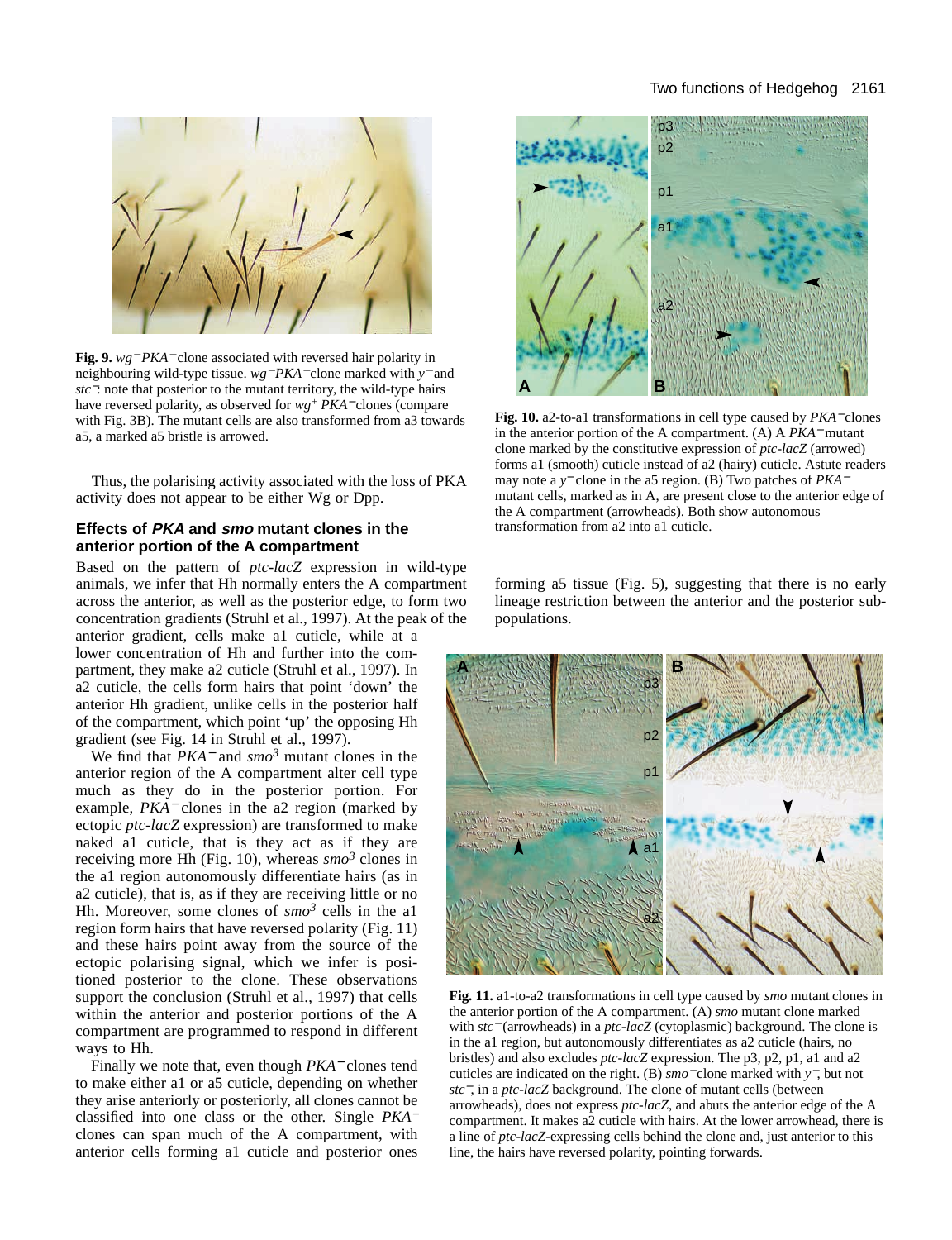## 2162 G. Struhl, D. A. Barbash and P. A. Lawrence

## **DISCUSSION**

Studies of segmental patterns in insects have shown that cell type and cell polarity are organised by signals emanating from the vicinity of the boundaries between segments. These signals can direct cells at defined distances from the boundaries to differentiate as particular cell types (e.g., to secrete a distinctive ridge or to synthesise a pigment). In addition, they can polarise cells to make oriented cuticular structures such as folds or hairs. These properties were interpreted as evidence for a gradient mechanism in which cell type and cell polarity are specified by the concentration (scalar) and slope (vector) of a diffusible morphogen spreading from one segment boundary to the next (reviewed in Struhl et al., 1997).

These earlier researches were carried out before it was known that segments are divided into A and P compartments and before any genes engaged in generating positional information were identified. In the accompanying paper, we apply this newer knowledge to the adult *Drosophila* abdomen and present evidence that Hh protein secreted by P compartment cells controls both the pattern and polarity of A compartment cells (Struhl et al., 1997). Here we ask how Hh works: does it act directly as a gradient morphogen, or does it affect pattern largely via signal relay, as is the case in the *Drosophila* limb (reviewed in Lawrence and Struhl, 1996)? Unexpectedly, we find that Hh employs both mechanisms but uses them for different outputs, functioning as a gradient morphogen to specify cell type and as an inducer of other signals to polarise cells.

## **Control of abdominal cell type by Hh: a gradient mechanism**

During normal development of the abdomen, Hh is secreted only by P compartment cells, yet it has a long-range influence on the neighbouring A compartments. In principle, Hh could act directly or indirectly. To distinguish between these alternatives, we make clones of cells in which the Hh signal transduction pathway is abolished or constitutively activated. Such clones are expected to show a strictly cell autonomous response if Hh acts directly, but non-autonomous effects if Hh operates by a signal relay system.

In the abdomen, we find that both gain and loss of the activity of the Hh pathway cause autonomous transformations in cell type and these transformations are exactly those expected if Hh were to function as a gradient morphogen with high points at both anterior and posterior limits of each A compartment, that is with a U-shaped distribution. And indeed, Hh appears to form a U-shaped landscape of opposing gradients (Struhl et al., 1997). We conclude that, at least with regard to cell type, Hh acts as a true morphogen in this tissue.

Our present findings contrast with the results of equivalent studies of Hh-signalling performed in the developing limbs. In particular, experiments in which the Hh signal transduction pathway is blocked or constitutively activated have established that Dpp and Wg mediate the long-range organizing activity of Hh during *Drosophila* wing and leg development (Jiang and Struhl, 1995; Lepage et al., 1995; Li et al., 1995; Pan and Rubin, 1995; Chen and Struhl, 1996). However, there is evidence that Hh does function directly, albeit at shorter range, to control some aspects of patterning in the limbs (e.g. Jiang and Struhl, 1995; Zecca et al., 1995; Gómez-Skarmeta and

Modolell, 1996; Mullor et al., 1997). Hence, Hh may operate even here, as in the abdominal epidermis, by a gradient mechanism. This possibility is supported by limited evidence that different concentrations of Hh can elicit distinct outcomes both in the embryo and in the developing limbs (Heemskerk and DiNardo, 1994; Ingham and Fietz, 1995; but see also Fietz et al., 1995; Bokor and DiNardo, 1996); more compelling evidence has recently been reported in studies of patterning in the vertebrate neural tube (Roelink et al., 1995; Ericson et al., 1996).

Equivalent results to those presented here for Hh have recently been obtained for Dpp and Wg — evidence that these other signalling molecules can function as morphogens (Lecuit et al., 1996; Nellen et al., 1996; Zecca et al., 1996). However, our present studies differ in one significant respect. For both Dpp and Wg, the effects of manipulating signal transduction were assayed by monitoring the transcription of target genes such as *optomotor blind*, *spalt*, *vestigial* and *Distalless*. All of these target genes encode transcription factors, and therefore they could mediate the organising activities of Dpp and Wg, not directly but by driving the expression of other secreted factors. If this were the case, the pattern would be finalised by signal relay systems (discussed in Nellen et al., 1996; Zecca et al., 1996). Our present results are not subject to this qualification because we monitor the final pattern itself. Hence, they support the conclusion that different concentrations of a morphogen (such as Hh) can be read out directly as a progression of distinct cell types, as proposed in general terms long ago (Lawrence, 1966; Stumpf, 1966, 1968; Wolpert, 1969).

How might Hh specify cell type? Consider a4 and a3 cuticle in a middle abdominal segment: they differ only in pigmentation, having dusky and light pigmentation respectively, apparently because they derive from cells that have received different amounts of Hh. Hh signalling regulates the level, and possibly the state of activity or subcellular localisation, of Cubitus interruptus (Ci), a transcription factor that is instrumental in the Hh pathway (Alexandre et al., 1996; Dominguez et al., 1996; Hepker et al., 1997). Hence, a gradient of extracellular Hh might yield a graded distribution of active Ci within cells. We suggest that Ci drives transcription of genes involved in pigment synthesis (e.g., those encoding tanning enzymes) when present above a critical threshold level, leading to the dusky pigmentation that distinguishes a4 from a3 tissue. As we note in the accompanying paper (Struhl et al., 1997), the particular cell types specified by given concentrations of Hh vary from segment to segment, depending on the activity of the BX-C complex. Like Ci, the principal products of the BX-C are transcription factors. Hence BX-C proteins may act directly and together with Ci to drive the patterned expression of particular target genes (e.g., the dusky pigmentation genes) in specific segments.

## **Control of abdominal cell polarity by Hh: a signalrelay mechanism**

Although Hh appears to organize the polarity of cuticular structures formed by A compartment cells, our results indicate that it does so indirectly. First, we find that *PKA* mutant cells alter the polarity of surrounding wild-type cells as if they were secreting ectopic Hh. Yet, these surrounding cells do not appear to be receiving any ectopic Hh because they neither express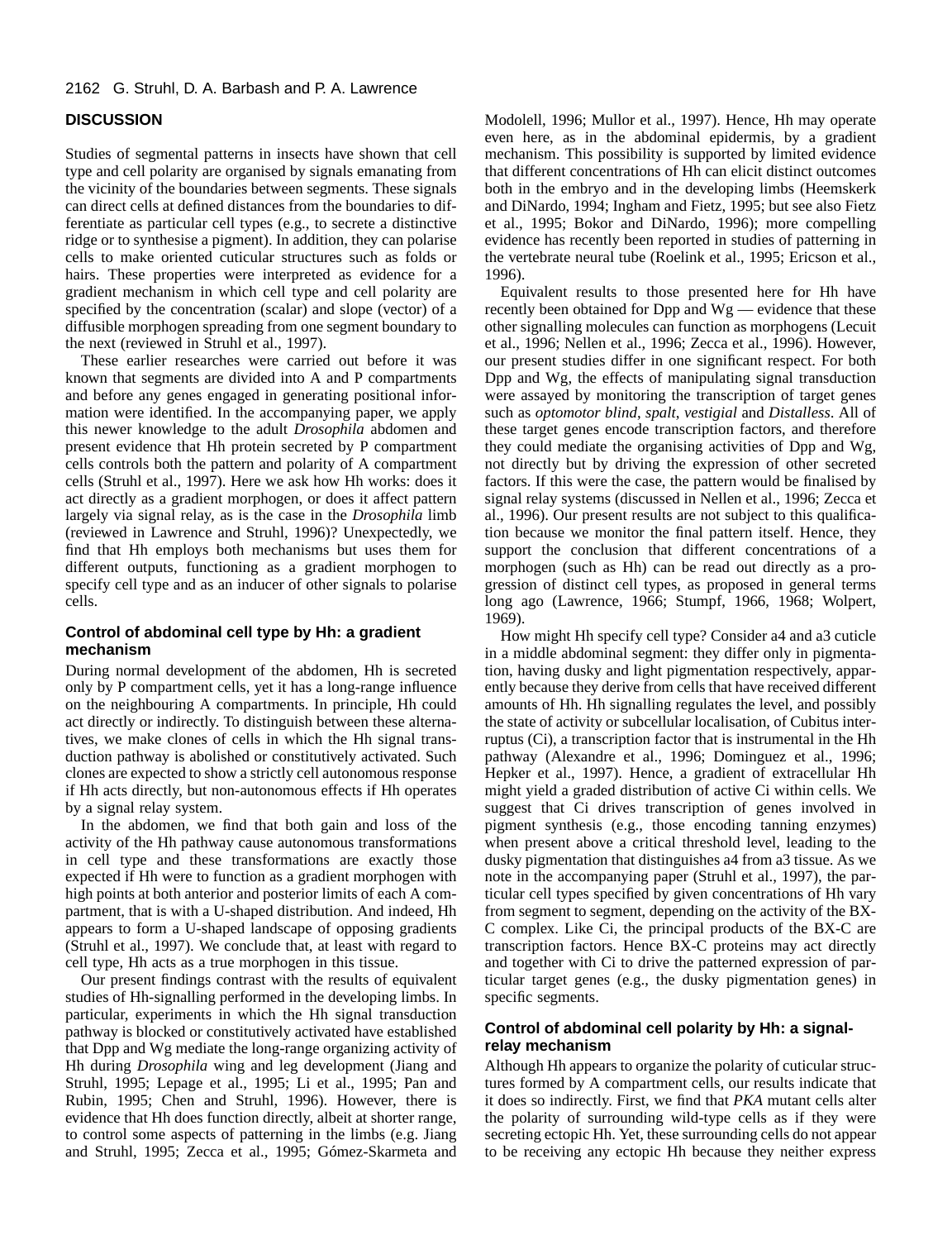*ptc-lacZ* (a sensitive assay for Hh) nor secrete types of cuticle that are specified by Hh. Second, we find that the polarity of *smo* mutant cells responds to Hh signalling, even though they cannot transduce Hh. Our evidence suggests that this response depends on secondary signals induced by Hh in neighbouring *smo<sup>+</sup>* cells.

How might Hh polarise cells via a signal-relay mechanism? One clue is that within and surrounding some *PKA* mutant clones the hairs and bristles point inwards, towards the centre. A simple model is that the loss of PKA activity in these cells mimics reception of Hh and hence induces them to secrete a diffusible polarising factor, 'X'. Because mutant cells in the centre of the clone would be surrounded by X-secreting cells, they might be exposed to higher levels of X than mutant cells at the periphery. As a consequence, X would accumulate in a bell-shaped distribution, peaking at the centre of the clone and declining outwards and into the surrounding wild-type tissue. If cells were oriented by the direction of maximal change (the vector) in the concentration of X, cells both inside and outside of the clone would point towards the centre of the clone, as we observe.

Although such a model fits with our results, it presents several problems. First, cells would have to be able to detect the direction of maximal change in the concentration of X, and, as discussed elsewhere (Lawrence and Struhl, 1996), this is a demanding condition, especially as cells are polarised consistently over many cell diameters. It might be easier if Hh signalling were to act at short range to initiate the expression of X, which could then affect neighbouring cells and activate expression of X in those cells; the result would be a propagating front. A similar model has been put forward to explain planar cell polarity in the *Drosophila* eye (Heberlein et al., 1995; Wehrli and Tomlinson, 1995). Such a propagation model does not demand that X be diffusible, because polarity could be organised by local cell-cell interactions, which spread as in a game of dominoes. In this case, an initial asymmetry in Hh signalling would initiate the cascade. However, this extreme form of the propagation model does not fit easily with our finding that cells both within and outside of PKA mutant clones form structures that point centripetally. Nor does it satisfactorily account for the continuous and smooth whorl-like patterns that are associated with Hh-expressing (Struhl et al., 1997, Fig. 12) or *PKA*<sup>−</sup> clones (Fig. 8), or after grafting experiments in other insects.

The second problem with models in which a gradient or propagating wave of X polarises cells is that all cells within the A compartment form structures with a common polarity, the hairs and bristles all pointing posteriorly. Nevertheless, we have concluded that Hh forms a U-shaped landscape and, therefore, that hairs and bristles in the anterior portion of each A compartment must point 'down' the Hh (or 'X') gradient while, in the posterior portion, they point 'up' the opposing gradient (Struhl et al., 1997). This interpretation is supported by our finding that *smo* mutant clones have opposite effects on hair polarities in the anterior and posterior portions of the A compartment, presumably because cells in these regions respond in opposite ways to the signals produced by ectopic Hh signalling. Although we have suggested that these differing responses may be due to the activity of factors such as Sloppypaired in posteriorly, but not anteriorly, situated cells, we recognise that this explanation lacks direct experimental

support and is unsatisfactory in other ways. In particular, it is difficult to understand how the opposing gradients of X could be coextensive with the cell populations programmed to respond in opposite ways; yet such registration must occur if all the cells are to secrete hairs that point the same way (Struhl et al., 1997). An alternative possibility is that Hh might induce posteriorly and anteriorly situated cells to express different factors, e.g., X posteriorly and Y anteriorly, which polarize cells in opposite directions.

A third problem is that cells in both compartments form hairs and bristles that show a consistent polarity, which extends without deviation across the A/P compartment boundary. If, as we suggest above, Hh induces a diffusible polarizing factor X as it crosses from the P into the A compartment, then one might expect this factor to accumulate in a bell-shaped distribution centered at a position anterior to, rather than coincident with, the A/P compartment boundary. Such a distribution might generate polarity reversals just anterior to the compartment boundary and, indeed, we observe exactly this kind of response just anterior to *smo* mutant clones, which create an ectopic boundary of Hh-responding cells within the A compartment (Fig. 7). The fact that such polarity reversals do not occur along the normal A/P compartment boundary raises the possibility that P compartment cells serve as the source of one or more additional signals capable of polarizing A compartment cells. The existence of such signals would also explain the behaviour of cells at the posterior edges of *smo* mutant clones that abut the P compartment (Fig. 7): these cells form hairs and bristles of normal polarity even though they cannot transduce Hh and are unlikely to be exposed to a posterior source of factor X.

A final problem is that our present studies apply only to polarity in the A compartment. We think it likely that interactions between A and P compartment cells are also responsible for generating the factors responsible for polarizing P compartment cells. However, we do not know whether the same or similar factors are involved, or how their activities are related to the factors controlling cell polarity in the A compartment.

## **The nature of the polarising factor 'X'**

An important unknown is the nature of the signal or signals that polarise cells under the control of Hh. In the developing limbs, it is clear that Hh acts indirectly through Dpp and Wg. However, we have tested whether either of these proteins is responsible for polarising abdominal cells downstream of Hh and found that neither is essential. This conclusion is not so surprising in the case of Dpp, as it is not expressed in cells giving rise to the abdominal tergites. However the *wg* gene is transcribed in A compartment cells in a graded pattern that peaks posteriorly at the A/P compartment boundary and declines progressively in more anterior cells (Shirras and Couso, 1996) — consistent with a role in polarising these cells.

One possibility is that Hh might induce expression of *wg* and also one or more related *Wnt* genes, such as *DWnt2*, *DWnt3* or *DWnt4*, any or all of which could have polarising activity. To test for this, it would be necessary to eliminate *Wnt* genes as well as *wg* from *PKA* mutant clones and see if the polarising activity were abolished. We note that mutations in *frizzled* or *dishevelled* disturb cell polarity in the abdomen (Gubb and Garcia-Bellido, 1982) and that both genes are implicated in Wg/Wnt signal transduction (Noordermeer et al., 1994; Theisen et al., 1994; Bhanot et al., 1996). Hence, it remains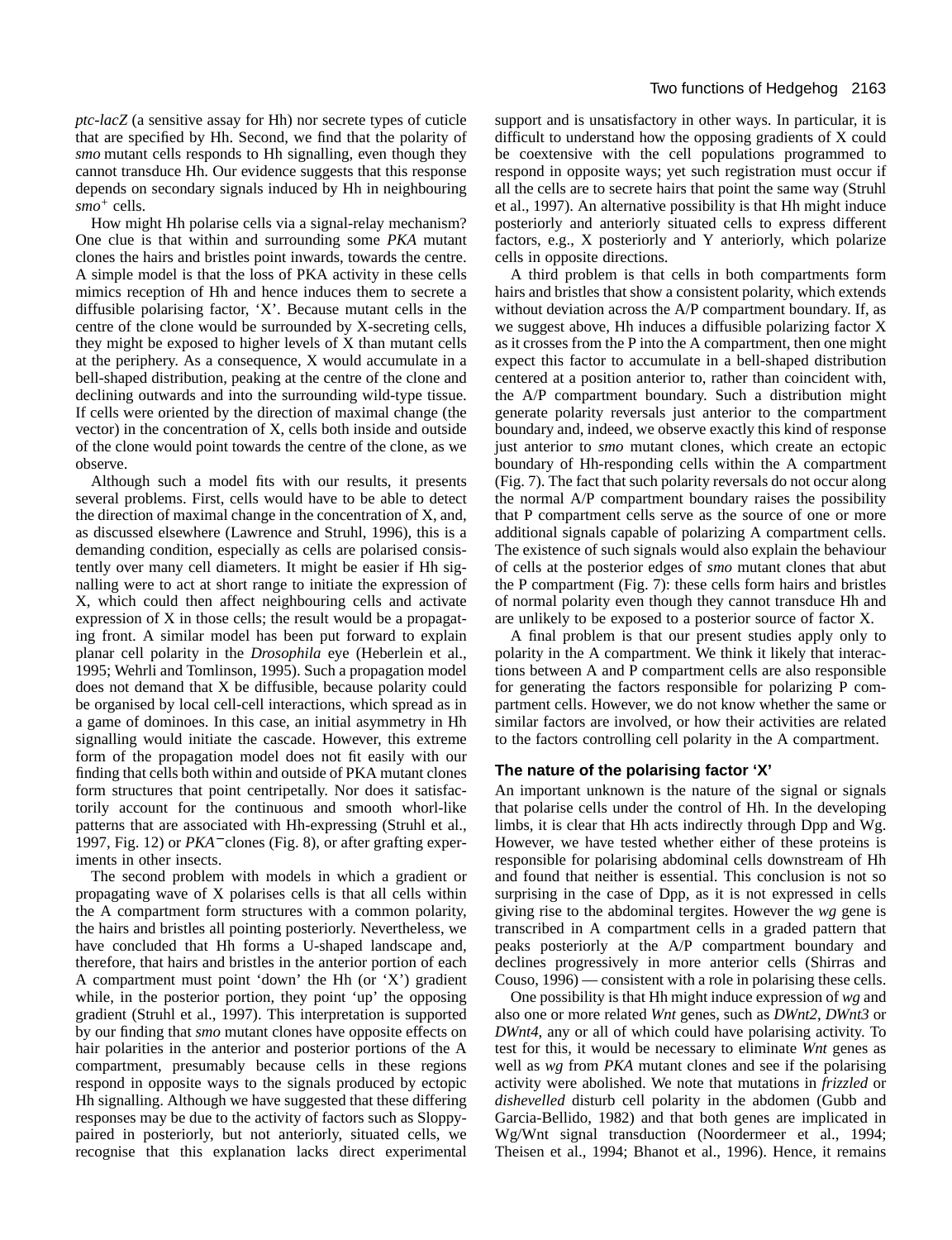#### 2164 G. Struhl, D. A. Barbash and P. A. Lawrence

possible that Wnts are directly involved in cell polarisation, despite our initial negative result with Wg.

#### **CONCLUDING REMARKS**

Our findings point to what may be a general phenomenon in pattern formation. Hh acts in at least two ways: it can organise cells by acting directly as a morphogen, or by proxy through the induction of other signals. The strategy followed may depend on the effective range of the molecule. For example, Hh acts directly, but in a relatively local domain, to specify the a1, a4, a5 and a6 types of abdominal cuticle instead of the a2 and a3 types of cuticle that form by default in the absence of Hh signalling. By contrast, Hh acts indirectly, but over a more extended domain including the regions forming a2 and a3 types of cuticle, to polarise cells. The wing is significantly larger than an abdominal tergite and forms a more complex pattern; perhaps for this reason, Hh operates through the induction of a second morphogen (Dpp in this case) to extend its realm of influence. In larger insects than *Drosophila*, it might be that secondary morphogens are needed even in the abdomen. For example, *Rhodnius*, *Oncopeltus* and *Dysdercus*, the insects used in the earlier studies of patterning, have abdominal segments that are, at maturity, many times the size of those of *Drosophila*. So although we imagine that Hh plays a similar role in these segments, it may depend on additional morphogens to specify the full repertoire of cell types.

We thank Yu Chen for *smo* stocks, the visual aids department of the MRC for their patience and skill with the figures, Gerard Campbell, José Casal and Jean-Paul Vincent for discussion. D. A. B and P. A. L. are supported by the MRC; G. S. is an HHMI Investigator.

## **REFERENCES**

- **Alcedo, J., Ayzenzon, M., Von Ohlen, T., Noll, M. and Hooper, J. E.** (1996). The Drosophila *smoothened* gene encodes a seven-pass membrane protein, a putative receptor for the hedgehog signal. *Cell* **86**, 221-232.
- **Alexandre, C., Jacinto, A. and Ingham, P. W.** (1996). Transcriptional activation of hedgehog target genes in Drosophila is mediated directly by the cubitus interruptus protein, a member of the GLI family of zinc finger DNAbinding proteins. *Genes Dev.* **10**, 2003-2013.
- **Basler, K. and Struhl, G.** (1994). Compartment boundaries and the control of *Drosophila* limb pattern by hedgehog protein. *Nature* **368**, 208-214.
- **Bhanot, P., Brink, M., Samos, C. H., Hsieh, J. C., Wang, Y., Macke, J. P., Andrew, D., Nathans, J. and Nusse, R.** (1996). A new member of the *frizzled* family from *Drosophila* functions as a Wingless receptor. *Nature* **382**, 225-230.
- **Bokor, P. and DiNardo, S.** (1996). The roles of hedgehog, wingless and lines in patterning the dorsal epidermis in *Drosophila*. *Development* **122**, 1083-1092.
- **Brook, W. J. and Cohen, S. M.** (1996). Antagonistic interactions between *wingless* and *decapentaplegic* responsible for dorsal-ventral pattern in the *Drosophila* leg. *Science* **273**, 1373-1377.
- **Chen, Y. and Struhl, G.** (1996). Dual roles for Patched in sequestering and transducing Hedgehog. *Cell* **87**, 553-563.
- **Chou, T. B. and Perrimon, N.** (1992). Use of a yeast site-specific recombinase to produce female germline chimeras in *Drosophila*. *Genetics* **131**, 643-653.
- **Dominguez, M., Brunner, M., Hafen, E. and Basler, K.** (1996). Sending and receiving the hedgehog signal: Control by the Drosophila Gli protein cubitus interruptus. *Science* **272**, 1621-1625.
- **Ericson, J., Morton, S., Kawakami, A., Roelink, H. and Jessell, T. M.** (1996). Two critical periods of Sonic Hedgehog signaling required for the specification of motor neuron identity. *Cell* **87**, 661-673.

**Fietz, M. J., Jacinto, A., Taylor, A. M., Alexandre, C. and Ingham, P. W.**

(1995). Secretion of the amino-terminal fragment of the hedgehog protein is necessary and sufficient for hedgehog signalling in *Drosophila*. *Curr. Biol.* **5**, 643-650.

- Golic, K. G. (1991). Site-specific recombination between homologous chromosomes in *Drosophila*. *Science* **252**, 958-961.
- **Gómez-Skarmeta, J. L. and Modolell, J.** (1996). *araucan* and *caupolican* provide a link between compartment subdivisions and patterning of sensory organs and veins in the *Drosophila* wing. *Genes Dev.* **10**, 2935-2945.
- **Gubb, D. and Garcia-Bellido, A.** (1982). A genetic analysis of the determination of cuticular polarity during development in *Drosophila melanogaster*. *J. Embryol. Exp. Morphol.* **68**, 37-57.
- **Hama, C., Ali, Z. and Kornberg, T. B.** (1990). Region-specific recombination and expression are directed by portions of the Drosophila *engrailed* promoter. *Genes Dev.* **4**, 1079-1093.
- **Heberlein, U., Singh, C. M., Luk, A. Y. and Donohoe, T. J.** (1995). Growth and differentiation in the *Drosophila* eye coordinated by hedgehog. *Nature* **373**, 709-711.
- **Heemskerk, J. and DiNardo, S.** (1994). Drosophila hedgehog acts as a morphogen in cellular patterning. *Cell* **76**, 449-460.
- **Hepker, J., Wang, Q.-T., Motzny, C. K., Holmgren, R. and Orenic, T. V.** (1997). *Drosophila cubitus interruptus* forms a negative feedback loop with *patched* and regulates expression of Hedgehog target genes. *Development* **124**, 549-558.
- **Hooper, J. E.** (1994). Distinct pathways for autocrine and paracrine *wingless* signalling in *Drosophila* embryos. *Nature* **372**, 461-464.
- **Ingham, P. W. and Fietz, M. J.** (1995). Quantitative effects of hedgehog and decapentaplegic activity on the patterning of the *Drosophila* wing. *Curr. Biol.* **5**, 432-440.
- **Jiang, J. and Struhl, G.** (1995). Protein kinase A and hedgehog signaling in Drosophila limb development. *Cell* **80**, 563-572.
- **Jiang, J. and Struhl, G.** (1996). Complementary and mutually exclusive activities of *decapentaplegic* and *wingless* organize axial patterning during Drosophila leg development. *Cell* **86**, 401-409.
- **Kornberg, T.** (1981). Compartments in the abdomen of *Drosophila* and the role of the *engrailed* locus. *Dev. Biol.* **86**, 363-372.
- **Lawrence, P. A.** (1966). Gradients in the insect segment: the orientation of hairs in the milkweed bug. *J. Exp. Biol.* **44**, 607-620.
- **Lawrence, P. A.** (1992). The Making of a Fly: The Genetics of Animal Design. Oxford: Blackwell Scientific Publications.
- **Lawrence, P. A. and Struhl, G.** (1996). Morphogens, compartments, and pattern: Lessons from Drosophila? *Cell* **85**, 951-961.
- **Lecuit, T., Brook, W. J., Ng, M., Calleja, M., Sun, H. and Cohen, S. M.** (1996). Two distinct mechanisms for long-range patterning by decapentaplegic in the *Drosophila* wing. *Nature* **381**, 387-393.
- **Lepage, T., Cohen, S. M., Diaz-Benjumea, F. J. and Parkhurst, S. M.** (1995). Signal transduction by cAMP-dependent protein kinase A in *Drosophila* limb patterning. *Nature* **373**, 711-715.
- **Li, W., Ohlmeyer, J. T., Lane, M. E. and Kalderon, D.** (1995). Function of protein kinase A in hedgehog signal transduction and *Drosophila* imaginal disc development. *Cell* **80**, 553-562.
- **Madhavan, M. M. and Madhavan, K.** (1980). Morphogenesis of the epidermis of the adult abdomen of *Drosophila*. *J. Embryol. exp. Morphol.* **60**, 1-31.
- **Marigo, V., Davey, R. A., Zuo, Y., Cunningham, J. M. and Tabin, C. J.** (1996). Biochemical evidence that patched is the hedgehog receptor. *Nature* **384**, 176-179.
- **Mullor, J. L., Calleja, M., Capdevila, J. and Guerrero, I.** (1997). Hedgehog activity, independent of Decapentaplegic, participates in wing disc patterning. *Development* **124**, 1227-1237.
- **Nellen, D., Burke, R., Basler, K. and Struhl, G.** (1996). Direct and graded long-range signalling by Dpp. *Cell* **85**, 357-368.
- **Noordermeer, J., Klingensmith, J., Perrimon, N. and Nusse, R.** (1994). *dishevelled* and *armadillo* act in the Wingless signalling pathway in *Drosophila*. *Nature* **367**, 80-83.
- Pan, D. and Rubin, G. M. (1995). cAMP-dependent protein kinase and hedgehog act antagonistically in regulating *decapentaplegic* transcription in *Drosophila* imaginal discs. *Cell* **80**, 543-552.
- **Roelink, H., Porter, J. A., Chiang, C., Tanabe, Y., Chang, D. T., Beachy, P. A. and Jessell, T. M.** (1995). Floor plate and motor neuron induction by different concentrations of the amino-terminal cleavage product of Sonic hedgehog autoproteolysis. *Cell* **81**, 445-455.
- **Shirras, A. D. and Couso, J. P.** (1996). Cell fates in the adult abdomen of *Drosophila* are determined by wingless during pupal development. *Dev. Biol.* **175**, 24-36.